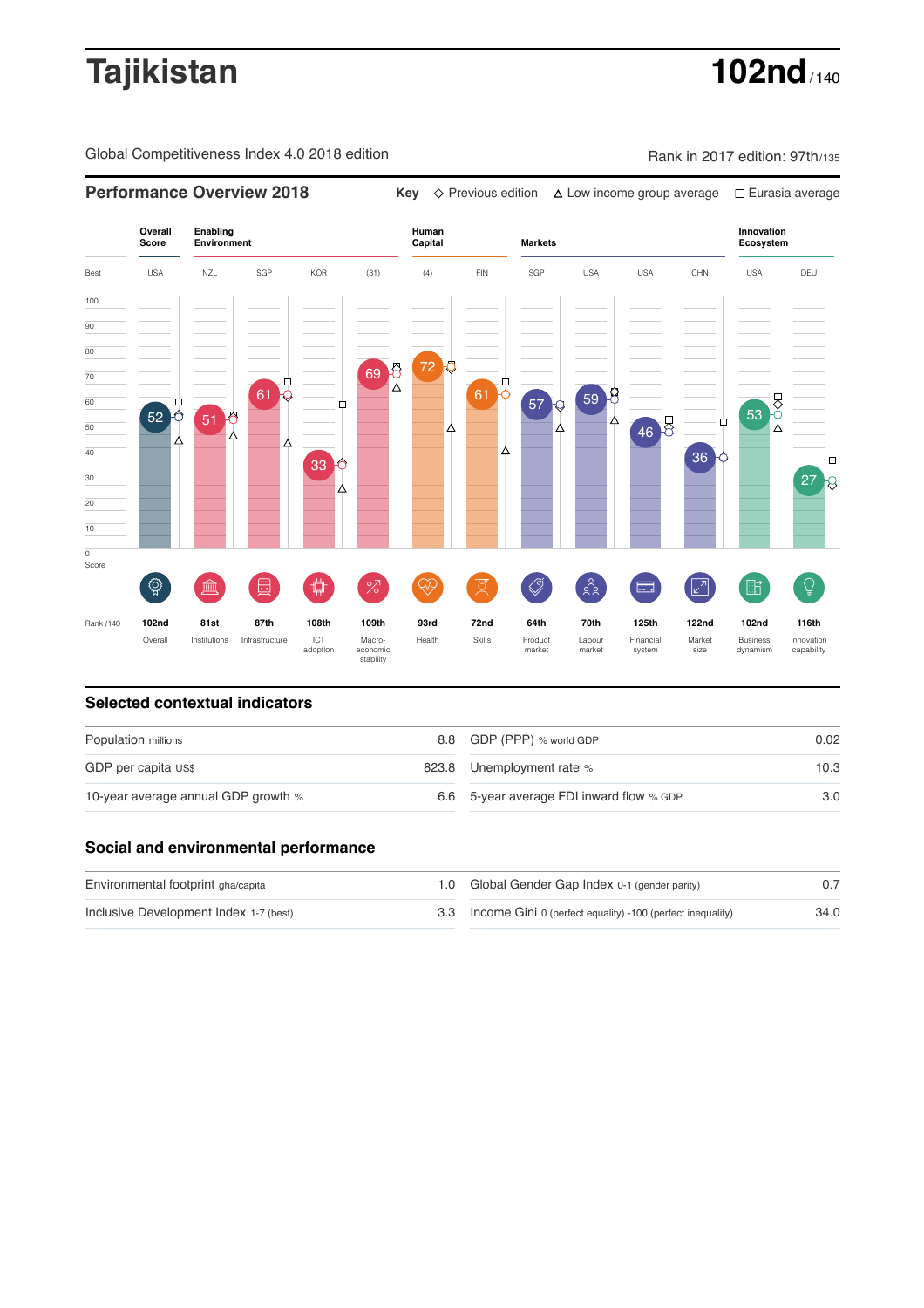## **Tajikistan 102nd**/140

|                                                                          |                | Score *          | Rank/140 |                             |
|--------------------------------------------------------------------------|----------------|------------------|----------|-----------------------------|
| <b>Index Component</b>                                                   | Value          |                  |          | <b>Best Performer</b>       |
| 卹<br>Pillar 1: Institutions 0-100 (best)                                 |                | 50.9 $\sqrt{ }$  | 81       | <b>New Zealand</b>          |
| 1.01 Organized crime 1-7 (best)                                          | 4.6            | 59.8 ↓           | 83       | Finland                     |
| 1.02 Homicide rate /100,000 pop.                                         | 1.6            | $96.2 =$         | 52       | Multiple (9)                |
| 1.03 Terrorism incidence 0 (very high) -100 (no incidence)               | 99.7           | 99.7 ↑           | 79       | Multiple (24)               |
| 1.04 Reliability of police services 1-7 (best)                           | 4.7            | 60.9 $\sqrt{ }$  | 56       | Finland                     |
| 1.05 Social capital 0-100 (high)                                         | 49.8           | 49.8 ↑           | 74       | Australia                   |
| 1.06 Budget transparency 0-100 (best)                                    | 42.3           | $42.3 =$         | 103      | Multiple (2)                |
| 1.07 Judicial independence 1-7 (best)                                    | 4.1            | $51.7 +$         | 60       | Finland                     |
| 1.08 Efficiency of legal framework in challenging regulations 1-7 (best) | 3.8            | 47.0 ↓           | 44       | Finland                     |
| 1.09 Freedom of the press 0-100 (worst)                                  | 50.1           | 49.9 ↑           | 122      | Norway                      |
| 1.10 Burden of government regulation 1-7 (best)                          | 4.2            | 53.6 $\sqrt{ }$  | 24       | Singapore                   |
| 1.11 Efficiency of legal framework in settling disputes 1-7 (best)       | 4.4            | 56.4 $\sqrt{ }$  | 35       | Singapore                   |
| 1.12 E-Participation Index 0-1 (best)                                    | 0.39           | 38.8 个           | 117      | Multiple (3)                |
| 1.13 Future orientation of government 1-7 (best)                         | 4.5            | 57.7 ↓           | 27       | Singapore                   |
| 1.14 Incidence of corruption 0-100 (best)                                | 21.0           | 21.0 $\sqrt{ }$  | 134      | New Zealand                 |
| 1.15 Property rights 1-7 (best)                                          | 4.4            | 57.3 ↓           | 64       | Finland                     |
| 1.16 Intellectual property protection 1-7 (best)                         | 4.2            | 54.1 $\uparrow$  | 63       | Finland                     |
| 1.17 Quality of land administration 0-30 (best)                          | 7.5            | $25.0 =$         | 118      | Singapore                   |
| Strength of auditing and reporting standards 1-7 (best)<br>1.18          | 4.1            | 51.6 $\sqrt{ }$  | 103      | Finland                     |
| 1.19 Conflict of interest regulation 0-10 (best)                         | 6.7            | $67.0 =$         | 32       | Multiple (2)                |
| 1.20 Shareholder governance 0-10 (best)                                  | 6.7            | $67.0 =$         | 32       | Kazakhstan                  |
| 員<br>Pillar 2: Infrastructure 0-100 (best)                               |                | 61.5 $\uparrow$  | 87       | Singapore                   |
| 2.01 Road connectivity index 0-100 (best)                                | 34.8           | $34.8 =$         | 119      | <b>United States</b>        |
| 2.02 Quality of roads 1-7 (best)                                         | 4.5            | 58.9 ↑           | 44       | Singapore                   |
| 2.03 Railroad density km of roads/square km                              | 4.2            | $10.6 =$         | 74       | Multiple (20)               |
| 2.04 Efficiency of train services 1-7 (best)                             | 3.9            | 49.1 ↑           | 45       | Switzerland                 |
| 2.05 Airport connectivity score                                          | 4,195.6        | 23.8 $\sqrt{ }$  | 120      | Multiple (8)                |
| 2.06 Efficiency of air transport services 1-7 (best)                     | 4.4            | 56.6 ↓           | 77       | Singapore                   |
| 2.07 Liner Shipping Connectivity Index 0-157.1 (best)                    | n/a            | n/a              | n/a      | Multiple (4)                |
| 2.08 Efficiency of seaport services 1-7 (best)                           | 1.0            | $0.6 \downarrow$ | 139      | Singapore                   |
| 2.09 Electrification rate % pop.                                         | 100.0          | $100.0 =$        | 1        | Multiple (66)               |
| 2.10 Electric power transmission and distribution losses % output        | 17.1           | 86.4 ↑           | 103      | Multiple (9)                |
| 2.11 Exposure to unsafe drinking water % pop.                            | 12.4           | $89.4 =$         | 73       | Multiple (23)               |
| 2.12 Reliability of water supply 1-7 (best)                              | 4.6            | 60.4 $\uparrow$  | 76       | Switzerland                 |
| ₩<br>Pillar 3: ICT adoption 0-100 (best)                                 |                | 33.0 $\sqrt{ }$  | 108      | Korea, Rep.                 |
| 3.01 Mobile-cellular telephone subscriptions /100 pop.                   | 107.6          | $89.7 =$         | 87       | Multiple (68)               |
| 3.02 Mobile-broadband subscriptions /100 pop.                            | 18.3           | n/a              | 127      | <b>United Arab Emirates</b> |
| 3.03 Fixed-broadband Internet subscriptions /100 pop.                    | 0.1            | $0.1 =$          | 134      | Switzerland                 |
| 3.04 Fibre Internet subscriptions /100 pop.                              | n/a            | n/a              | n/a      | Korea, Rep.                 |
| 3.05 Internet users % pop.                                               | 20.5           | 20.5 ↑           | 118      | Iceland                     |
| <sup>%</sup> Pillar 4: Macroeconomic stability 0-100 (best)              | $\overline{a}$ | 68.6 ↓           | 109      | Multiple (31)               |
| 4.01 Inflation annual % change                                           | 6.6            | 92.7 $\sqrt{ }$  | 113      | Multiple (74)               |
| 4.02 Debt dynamics 0-100 (best)                                          | 44.5           | 44.5 ↓           | 109      | Multiple (36)               |
| ₩<br>Pillar 5: Health 0-100 (best)                                       |                | 72.2 ↑           | 93       | Multiple (4)                |
|                                                                          | 63.1           |                  | 92       |                             |
| 5.01 Healthy life expectancy years                                       |                | 72.2 ተ           |          | Multiple (4)                |
| 섯<br>Pillar 6: Skills 0-100 (best)                                       |                | 61.4 $\uparrow$  | 72       | <b>Finland</b>              |
| 6.01 Mean years of schooling Years                                       | 10.7           | $71.3 =$         | 45       | Finland                     |
| 6.02 Extent of staff training 1-7 (best)                                 | 3.5            | 41.1 $\sqrt{ }$  | 113      | Switzerland                 |
| 6.03 Quality of vocational training 1-7 (best)                           | 4.2            | 53.8 $\sqrt{ }$  | 56       | Switzerland                 |
| 6.04 Skillset of graduates 1-7 (best)                                    | 4.1            | 52.3 $\uparrow$  | 59       | Switzerland                 |
| 6.05 Digital skills among population 1-7 (best)                          | 4.5            | 57.6             | 51       | Sweden                      |
| 6.06 Ease of finding skilled employees 1-7 (best)                        | 3.9            | 48.9 ↑           | 86       | <b>United States</b>        |
| 6.07 School life expectancy Years                                        | 11.2           | $62.3 =$         | 110      | Multiple (9)                |
| 6.08 Critical thinking in teaching 1-7 (best)                            | 4.2            | 52.6 $\uparrow$  | 32       | <b>United States</b>        |
| 6.09 Pupil-to-teacher ratio in primary education Ratio                   | 22.2           | 69.5 ↑           | 82       | Multiple (6)                |